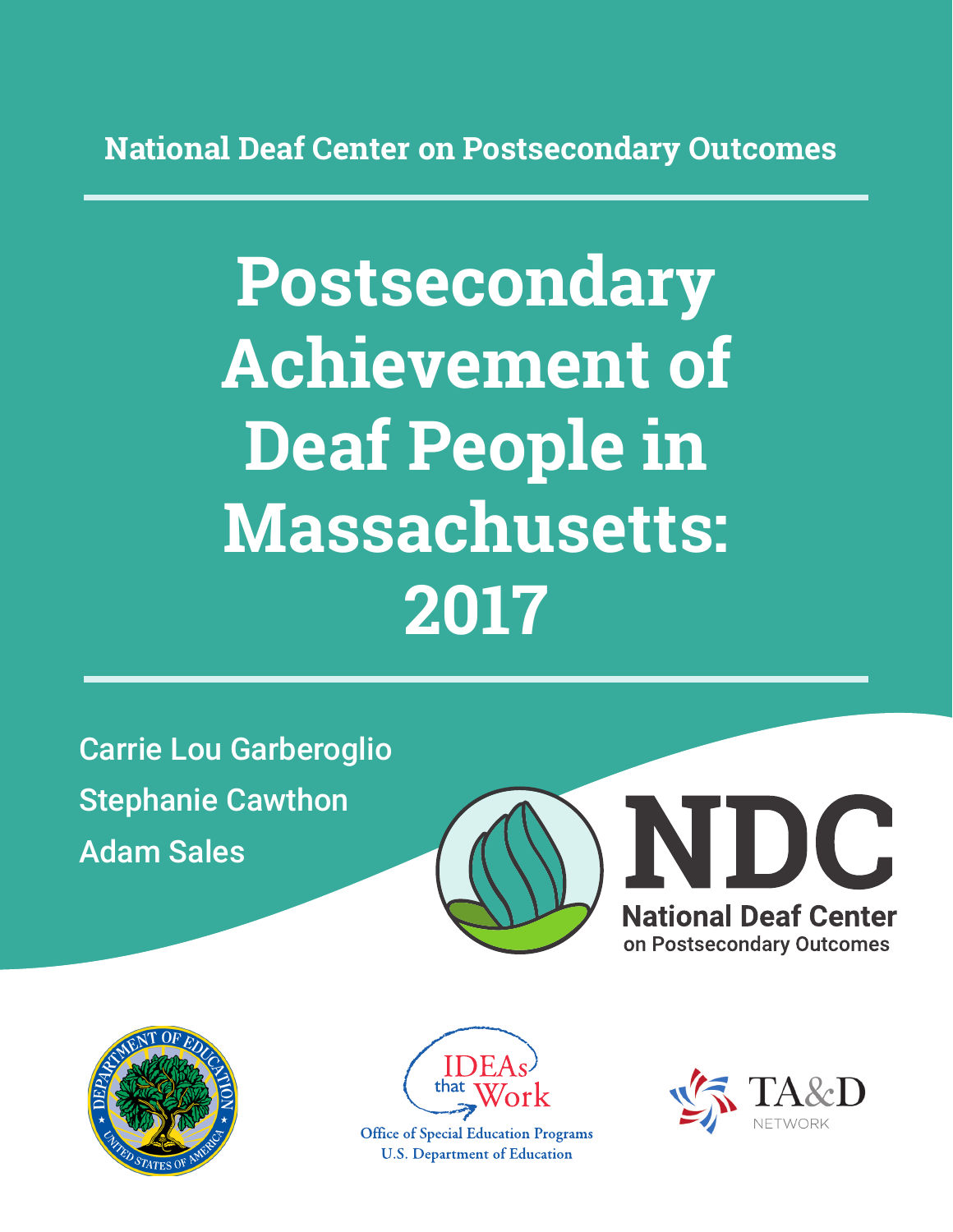This document was developed under a grant from the U.S. Department of Education, OSEP #HD326D160001. However, the contents do not necessarily represent the policy of the U.S. Department of Education, and you should not assume endorsement by the federal government.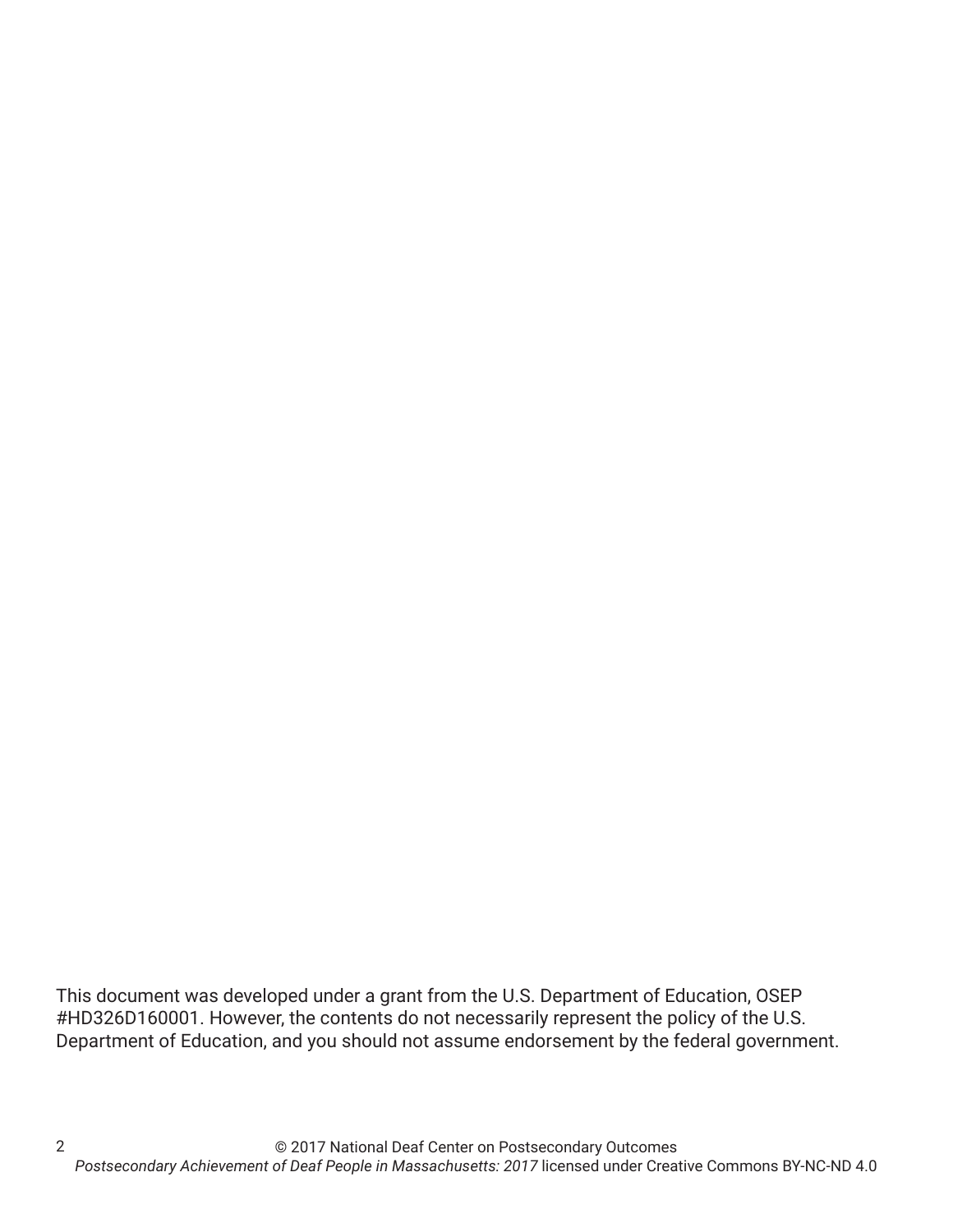Postsecondary experiences of deaf people vary widely across the nation. National reports about educational attainment and employment are available at nationaldeafcenter.org (Garberoglio, Cawthon, & Bond, 2016; Garberoglio, Cawthon, & Sales, 2017). This report provides current estimates of postsecondary achievement in Massachusetts. We used 5-year estimates of data from the American Community Survey (ACS), a national survey conducted by the U.S. Census Bureau, to generate the findings in this report. More information about this dataset and the analyses are shared in the Methods section at the end of this report.

## **EDUCATIONAL ATTAINMENT**

In the United States, deaf people attained lower levels of education than their hearing peers in 2015, according to national educational attainment data (Garberoglio et al., 2017). Educational attainment also varied across gender, race, and ethnicity.



In this report, we use the term *deaf* in an all-encompassing manner to include individuals who identify as Deaf, hard of hearing, hearing impaired, late deafened, and deafdisabled.

© 2017 National Deaf Center on Postsecondary Outcomes

*Postsecondary Achievement of Deaf People in Massachusetts: 2017* licensed under Creative Commons BY-NC-ND 4.0

**In Massachusetts,**

**1.9%**

**of 25–64 year**

**olds are deaf.**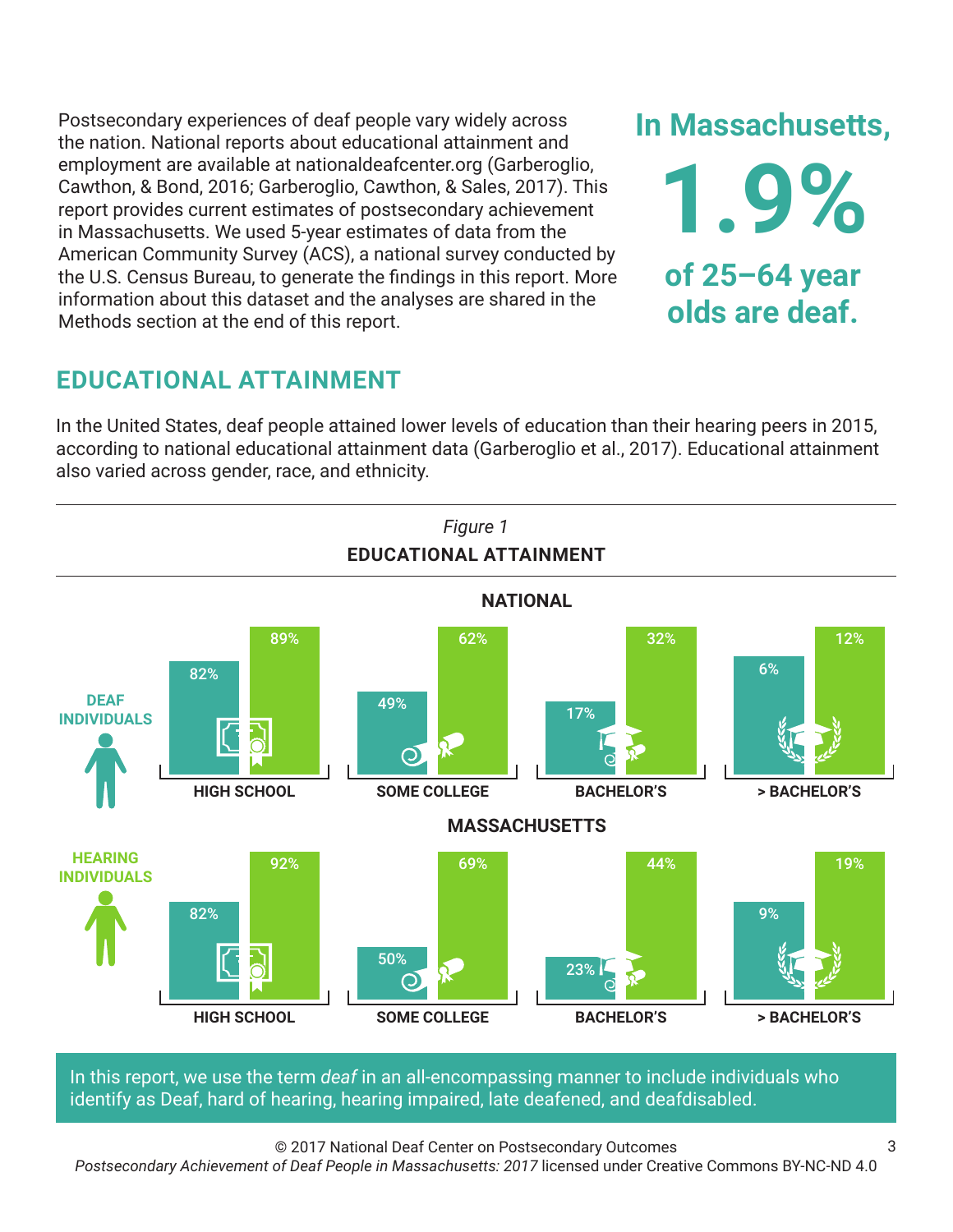## *Figure 2* **EDUCATIONAL ATTAINMENT IN MASSACHUSETTS BY GENDER HIGH SCHOOL HEARING** FEMALE **DEAF** 81% 84%

**SOME COLLEGE** 93%

57%

72%

91%

45%

65%

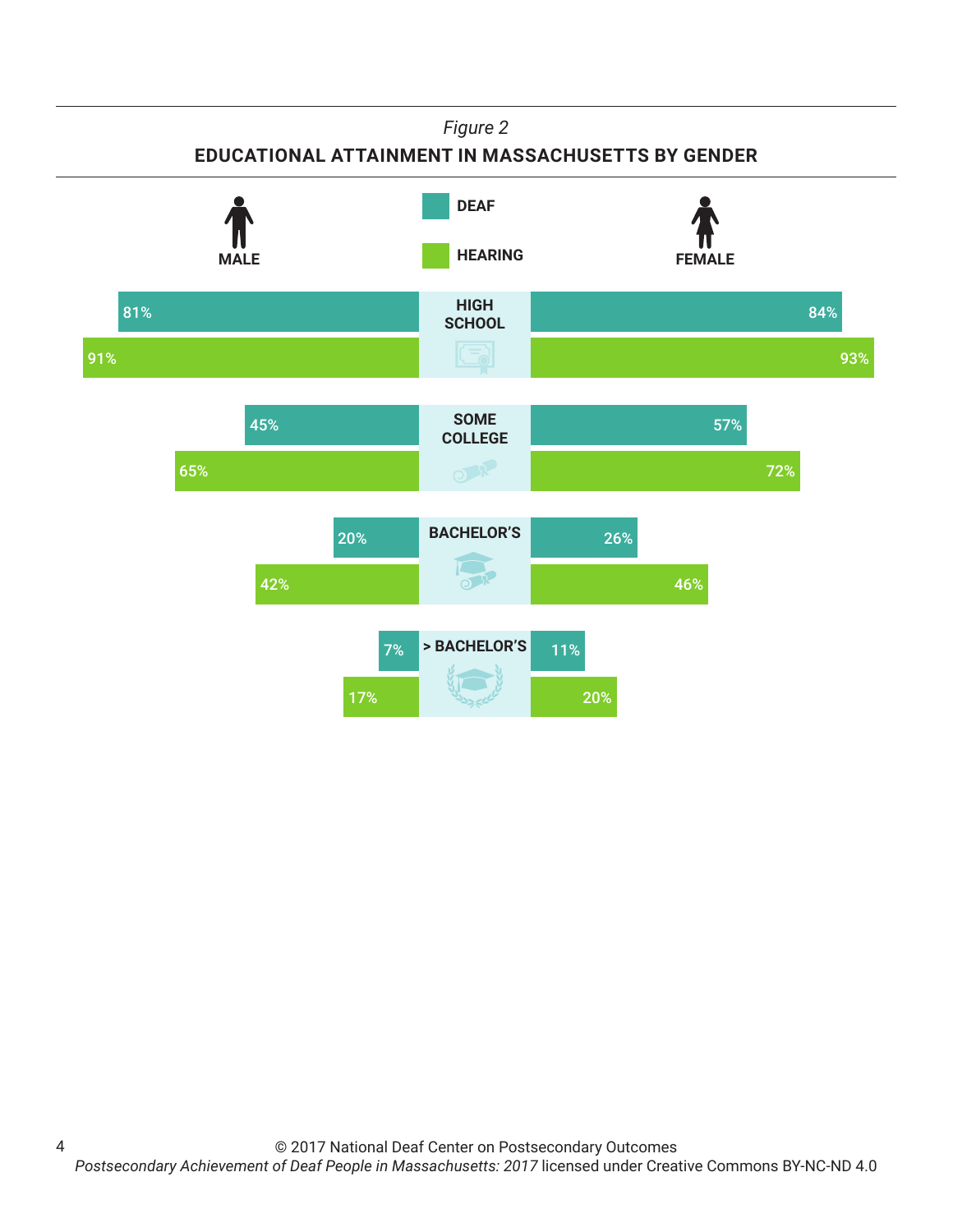*Figure 3*

**EDUCATIONAL ATTAINMENT IN MASSACHUSETTS BY RACE AND ETHNICITY**



A large percentage of deaf individuals have additional disabilities, and each combination of which results in unique strengths and challenges. Educational attainment rates vary by type of disability. Across the nation, deaf individuals with any type of additional disability reported lower educational attainment levels.

5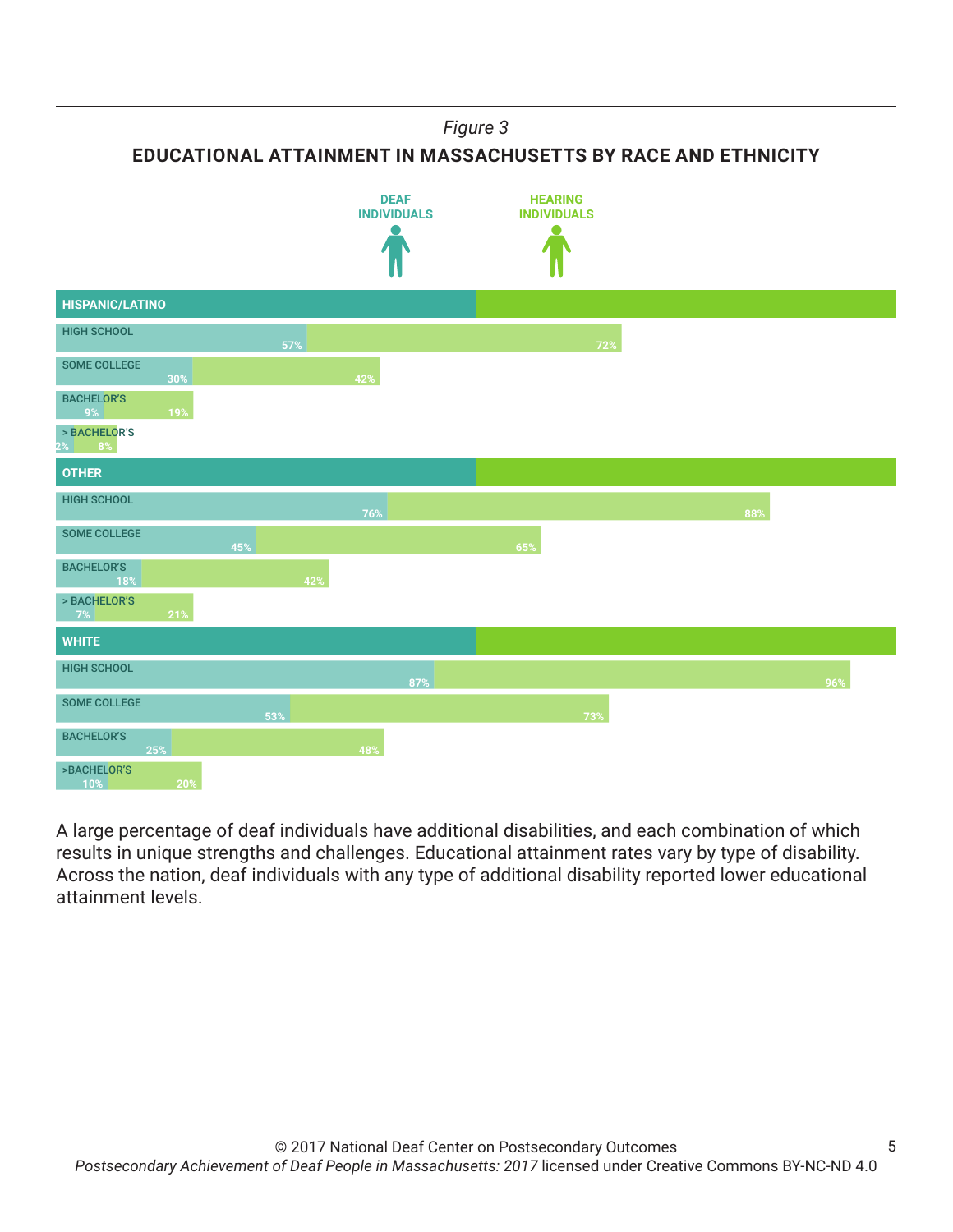## *Figure 4* **EDUCATIONAL ATTAINMENT BY DISABILITY**

|                                  | <b>HIGH</b><br><b>SCHOOL</b> | <b>SOME</b><br><b>COLLEGE</b> | <b>BACHELOR'S</b> | > BACHELOR'S |
|----------------------------------|------------------------------|-------------------------------|-------------------|--------------|
| DEAF + NO ADDITIONAL DISABILITY  | 88%                          | 56%                           | 29%               | 13%          |
| DEAF + ANY ADDITIONAL DISABILITY | 74%                          | 41%                           | 13%               | 4%           |
| <b>DEAFBLIND</b>                 | 70%                          | 41%                           | 15%               | 6%           |

## **EMPLOYMENT RATES**

6

National employment statistics show lower employment rates among deaf individuals. Almost half of deaf people are not in the labor force (Garberoglio, Cawthon, & Bond, 2016). Employment rates also vary by gender, race, and ethnicity.



© 2017 National Deaf Center on Postsecondary Outcomes

*Postsecondary Achievement of Deaf People in Massachusetts: 2017* licensed under Creative Commons BY-NC-ND 4.0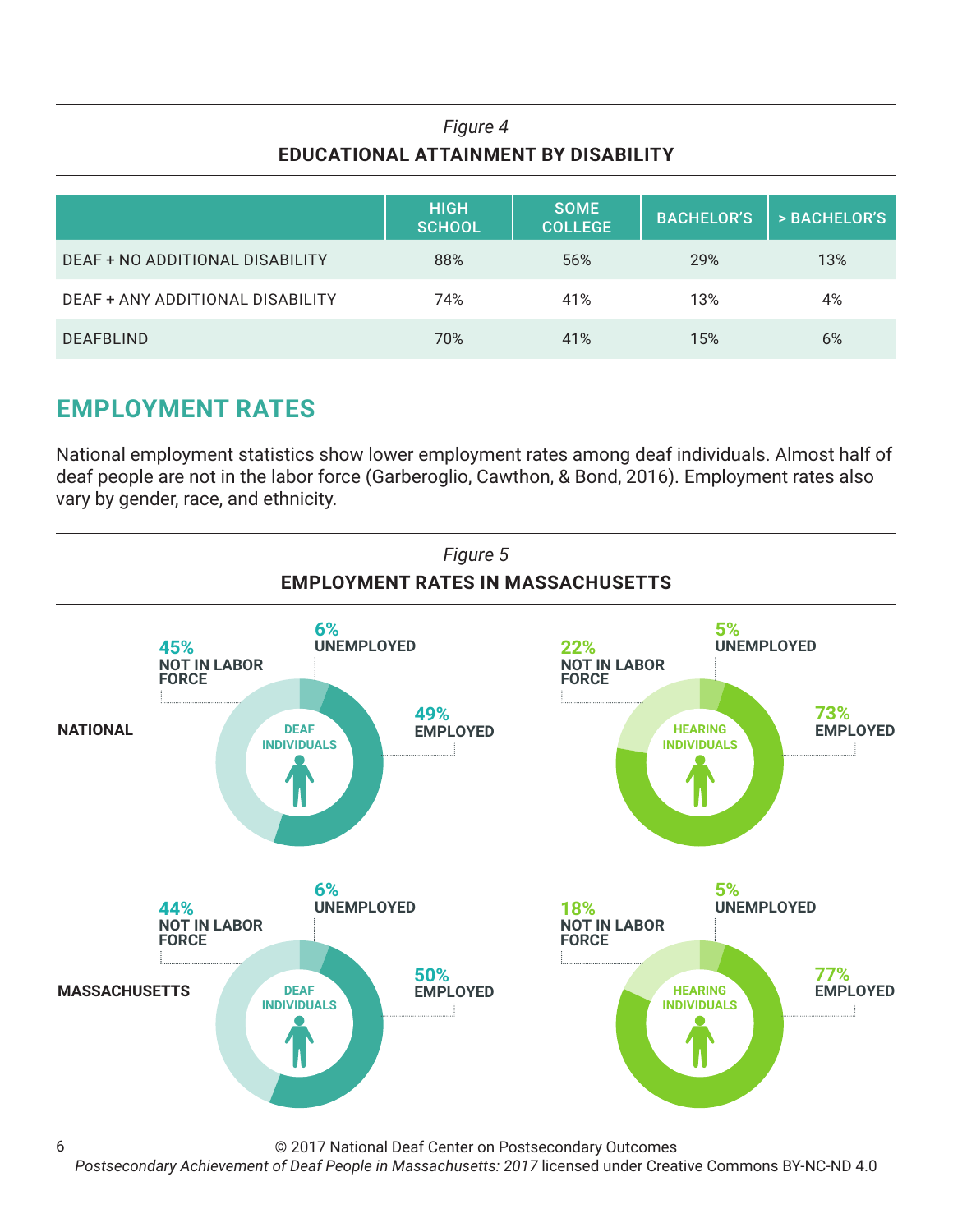





7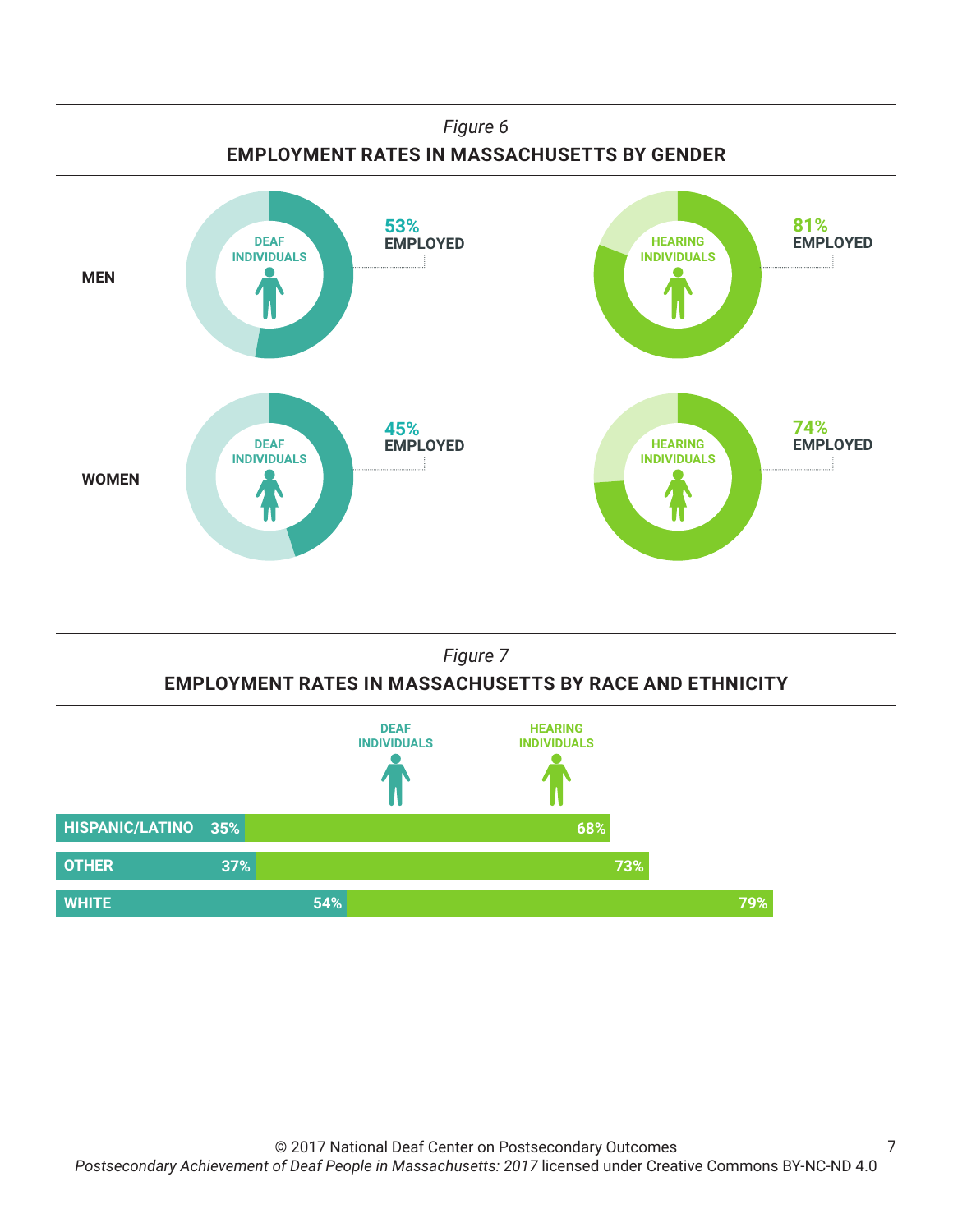## *Figure 8* **EMPLOYMENT RATES IN MASSACHUSETTS BY DISABILITY**



# **SUPPLEMENTAL SECURITY INCOME**

Deaf individuals receive supplemental security income (SSI) benefits at different rates across the nation. 11.9% of deaf people ages 25–64 in the U.S. receive SSI benefits. In Massachusetts, 16% of deaf people receive SSI benefits.

## **EARNINGS**

8

National data show lower median earnings among deaf individuals who were employed full time. Earnings also vary across gender, race, ethnicity, and disability status.



© 2017 National Deaf Center on Postsecondary Outcomes

*Postsecondary Achievement of Deaf People in Massachusetts: 2017* licensed under Creative Commons BY-NC-ND 4.0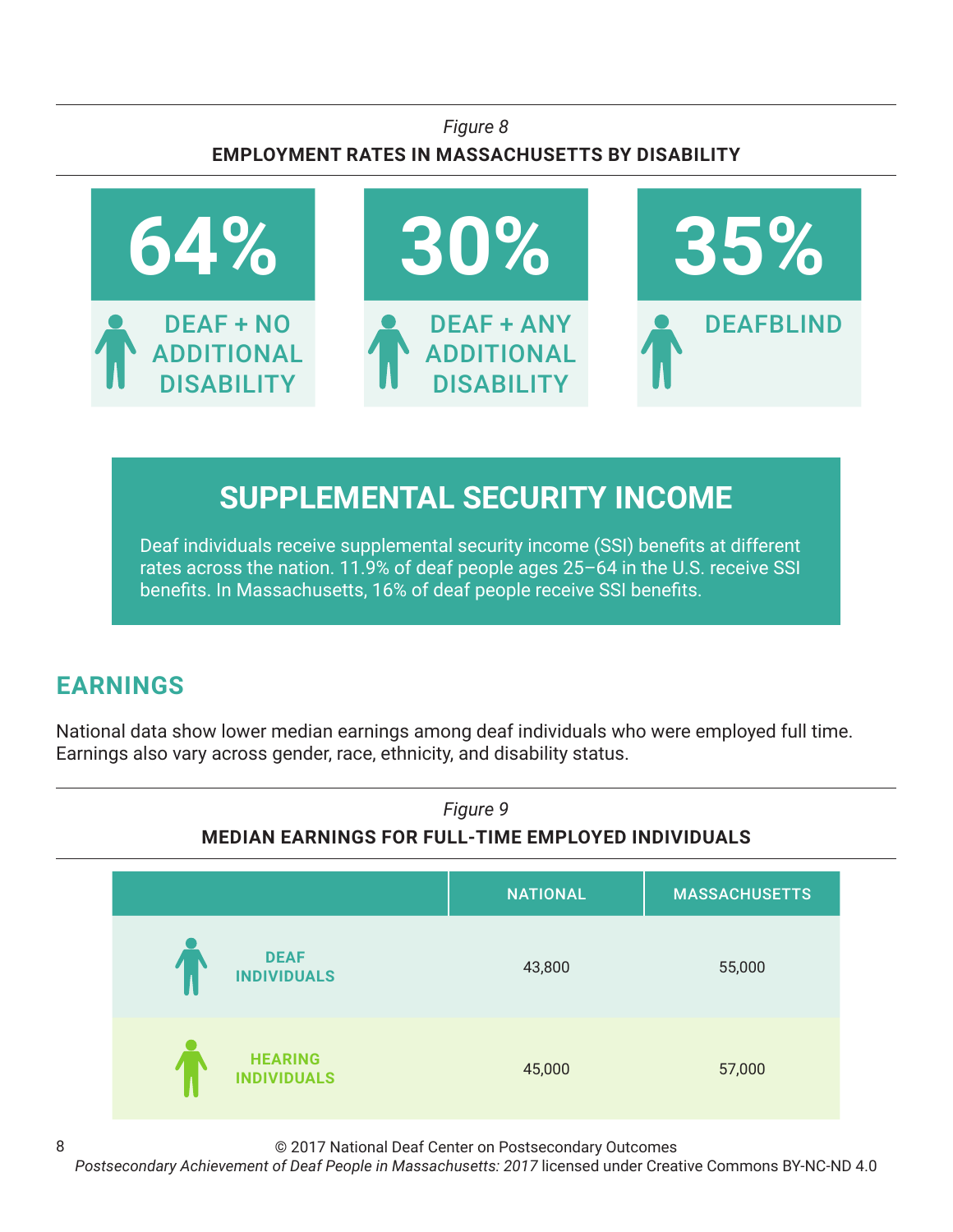*Figure 10*

**MEDIAN EARNINGS FOR FULL-TIME EMPLOYED INDIVIDUALS IN MASSACHUSETTS BY GENDER**



*Figure 11*

**MEDIAN EARNINGS FOR FULL-TIME EMPLOYED INDIVIDUALS IN MASSACHUSETTS BY RACE AND ETHNICITY**



*Figure 12*

**MEDIAN EARNINGS FOR FULL-TIME EMPLOYED INDIVIDUALS IN MASSACHUSETTS BY DISABILITY**



© 2017 National Deaf Center on Postsecondary Outcomes

*Postsecondary Achievement of Deaf People in Massachusetts: 2017* licensed under Creative Commons BY-NC-ND 4.0